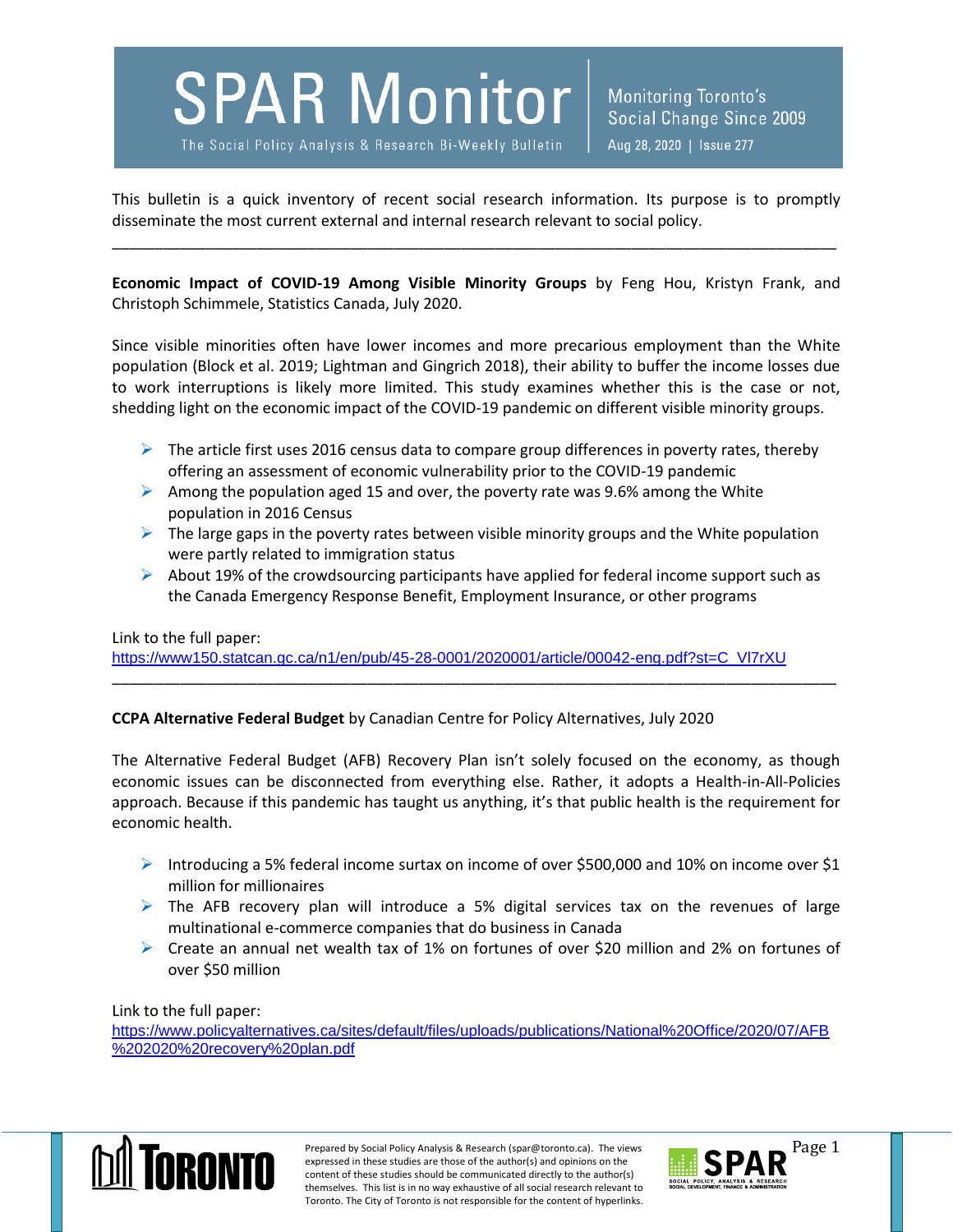**Changes in the Socioeconomic Situation of Canada's Black Population, 2001 to 2016** by Rene Houle, Statistics Canada, August 13, 2020.

\_\_\_\_\_\_\_\_\_\_\_\_\_\_\_\_\_\_\_\_\_\_\_\_\_\_\_\_\_\_\_\_\_\_\_\_\_\_\_\_\_\_\_\_\_\_\_\_\_\_\_\_\_\_\_\_\_\_\_\_\_\_\_\_\_\_\_\_\_\_\_\_\_\_\_\_\_\_\_\_\_\_\_\_\_

In the context of the United Nations International Decade for People of African Descent, this report seeks to provide a better understanding of the general socioeconomic condition of the Black population in Canada.

- In terms of employment, unemployment and wages compared with the rest of the population, Black women and men's labour market outcomes have generally not improved between the 2001 & 2016 censuses, despite a few notable exceptions among women and immigrants
- In contrast to Black men, whose median annual wages remained stable between 2000 and 2015, the median annual wages of Black women increased during the same period
- $\triangleright$  Among the Canadian-born Black population, employment rates in 2016 ranged between 72% and 83% for the second generation depending on the place of ancestry, and only slight differences were found between the rates for women and men

Link to the release:

[https://www150.statcan.gc.ca/n1/en/pub/89-657-x/89-657-x2020001-eng.pdf?st=Pd\\_R\\_tN\\_](https://www150.statcan.gc.ca/n1/en/pub/89-657-x/89-657-x2020001-eng.pdf?st=Pd_R_tN_)

**Forced Out: Evictions, Race, and Poverty in Toronto** by Scott Leon and James Iveniuk, Wellesly Institute, August 2020.

\_\_\_\_\_\_\_\_\_\_\_\_\_\_\_\_\_\_\_\_\_\_\_\_\_\_\_\_\_\_\_\_\_\_\_\_\_\_\_\_\_\_\_\_\_\_\_\_\_\_\_\_\_\_\_\_\_\_\_\_\_\_\_\_\_\_\_\_\_\_\_\_\_\_\_\_\_\_\_\_\_\_\_\_\_

This study aims to add to the knowledge on evictions in Toronto in three ways. First, it describes the numbers and rates of formal eviction applications in Toronto 2010-2018. Second, it maps their geographic distribution. Third, it correlates formal eviction application filing rates with census tract sociodemographics of renter households from the 2016 Census to uncover who may be at increased risk of eviction.

- $\triangleright$  190,000 formal eviction applications were filed within in the City of Toronto between 2010 and 2018. Over 20,500 were filed in 2018 alone
- Eviction filing rates are 4 times higher in some neighbourhoods in Toronto. City-wide, in 2018 there was 1 formal eviction application for every 20 renter households
- $\triangleright$  Toronto tenants have received just over 23,600 formal eviction applications each year on average since 2010. This averages roughly 1 formal eviction application for every 20 tenant households.
- Formal eviction applications have decreased city-wide from a high of just over 27,000 filed in 2012, to a low of just under 20,500 in 2018

Link to the full paper:

[https://www.wellesleyinstitute.com/wp-content/uploads/2020/08/Forced-Out-Evictions-Race-and-Poverty](https://www.wellesleyinstitute.com/wp-content/uploads/2020/08/Forced-Out-Evictions-Race-and-Poverty-in-Toronto-.pdf)[in-Toronto-.pdf](https://www.wellesleyinstitute.com/wp-content/uploads/2020/08/Forced-Out-Evictions-Race-and-Poverty-in-Toronto-.pdf) \_\_\_\_\_\_\_\_\_\_\_\_\_\_\_\_\_\_\_\_\_\_\_\_\_\_\_\_\_\_\_\_\_\_\_\_\_\_\_\_\_\_\_\_\_\_\_\_\_\_\_\_\_\_\_\_\_\_\_\_\_\_\_\_\_\_\_\_\_\_\_\_\_\_\_\_\_\_\_\_\_\_\_\_\_